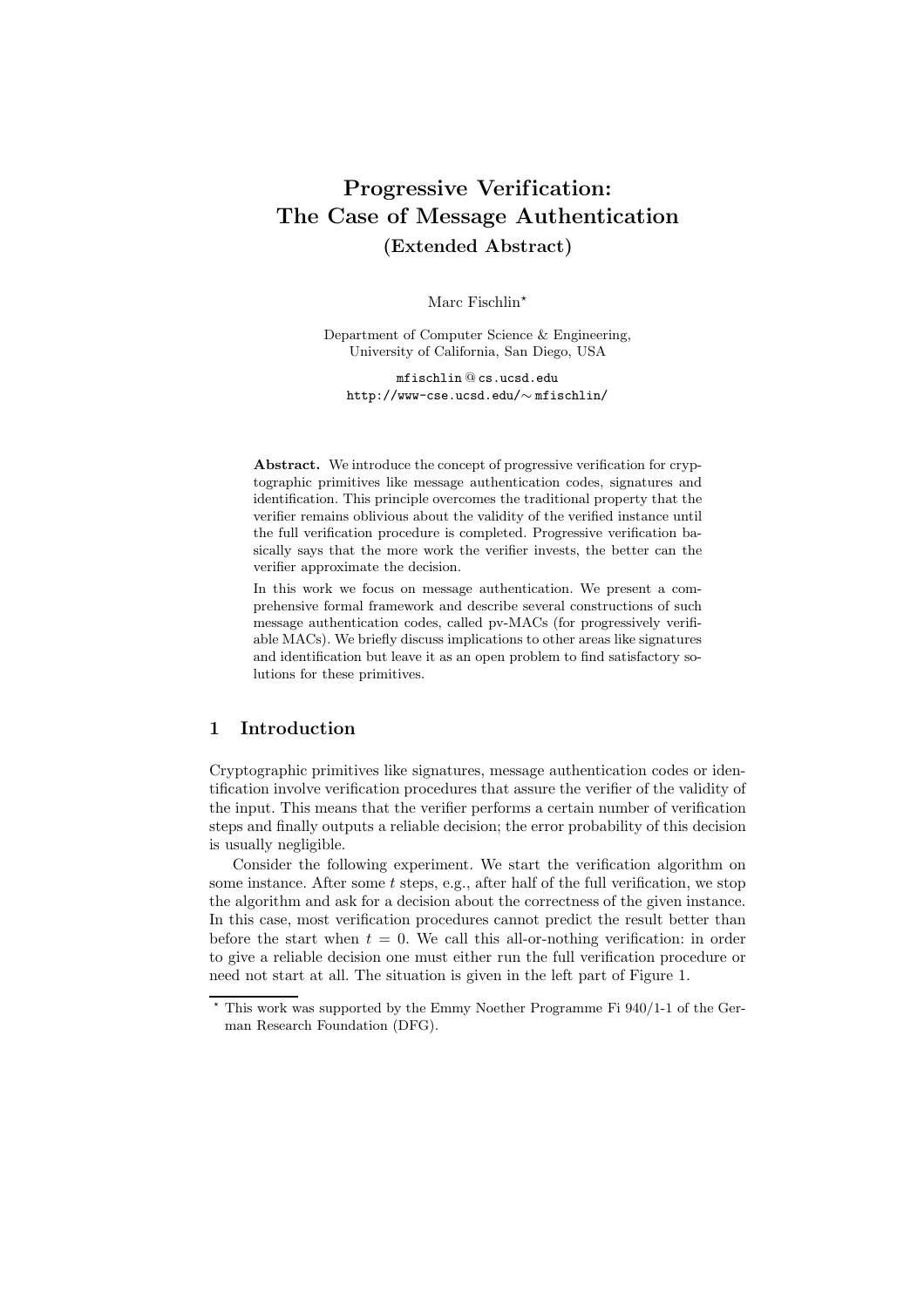The idea of progressive verification, as displayed in the right part of Figure 1, is to relate the error probability of the decision to the running time of the verifier. Namely, progressive verification ensures that the confidence grows with the work the verifier invests. Put differently,

The error probability of the verifier's decision decreases nontrivially with the number of performed steps of the verification procedure.

Note that the aim of progressive verification in general is to save time for both valid and invalid inputs. Specifically, the verifier can choose a confidence level at the outset, prematurely terminate the verification according to this level, and can finally decide about validity of the given input. Also, the concept is not limited to message authentication (on which we focus here) but rather applies to verification procedures in general.

Assuming that the verifier never rejects correct inputs we can reconceive progressive verification as a method to spot flawed inputs prematurely. Specifically, to turn such an error detection procedure into a progressive verification algorithm let the verifier, if asked at some point during the verification, simply predict authenticity of the input if no error has been found yet. Viewed this way the paradigm then says: the likeliness of rejecting fallacious inputs grows nontrivially with the performed work. Indeed we will usually adopt this more convenient viewpoint.



Fig. 1. Idea of Progressive Verification

In this work we introduce the concept of progressive verification by virtue of message authentication codes. Nowadays, all popular constructions of MACs first divide the message into blocks, then apply a pseudorandom or universal hash function to each block (possibly inserting the result from one evaluation into the input of another), and finally combine the result to a short MAC. Examples include XOR MAC [3], UMAC [5], XCBC MAC [6] and PMAC [7].

In case of such block-oriented MACs, verification progress can refer to the number of message blocks that have been inspected and for which the block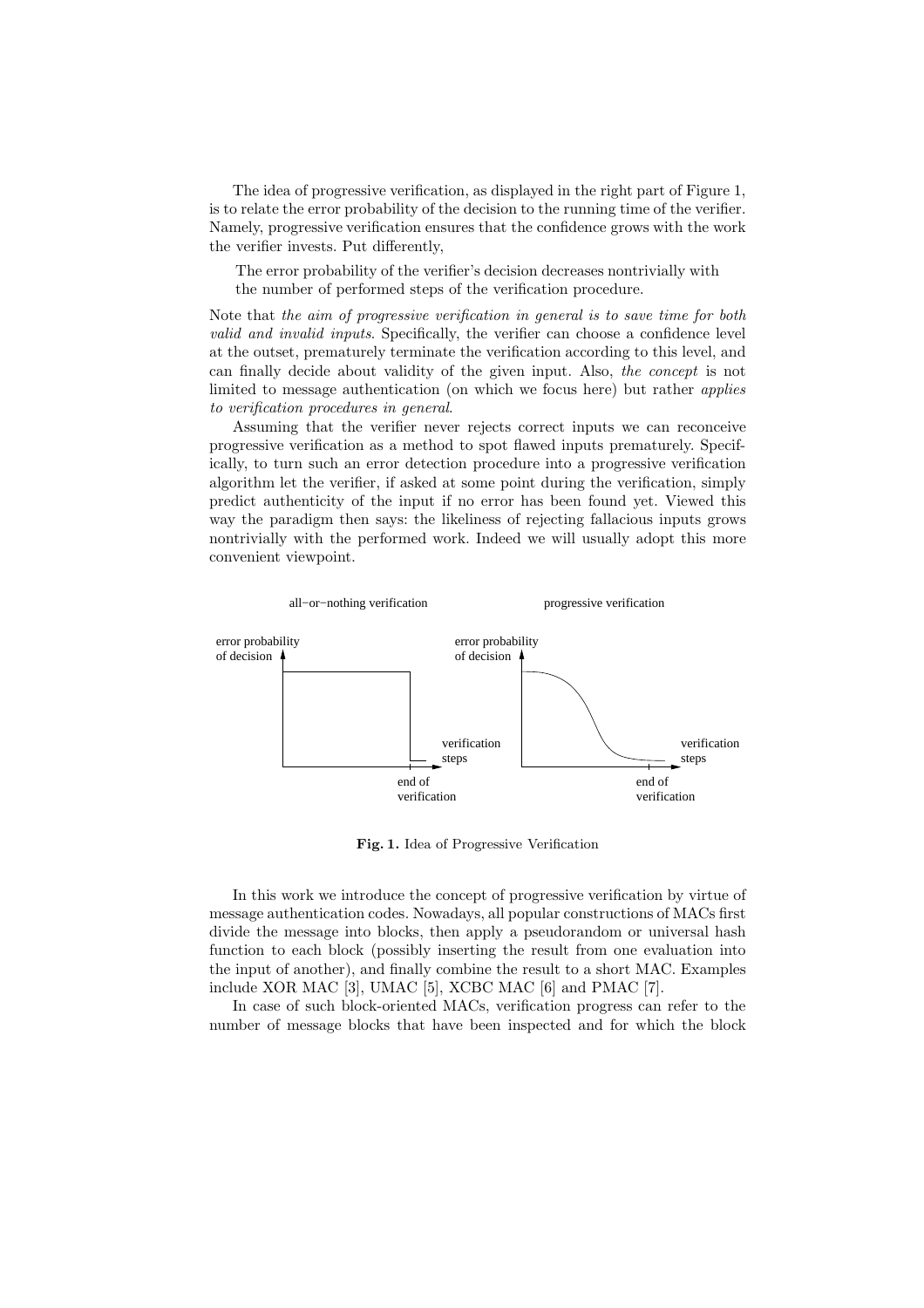function has been applied. Progressive verification then says that it suffices to look at, say, 75% of the blocks, and still be able to detect incorrect inputs quite often. Here, however, the limitations of progressive verification show. If the adversary changes only a single block then it is likely that the verifier will not be able to notice errors quite early. This is particularly true if the adversary controls the order of blocks in which the verifier receives them (for example, if the adversary delays the corresponding IP package until all other blocks have been received).

Still, the aim of progressive verification of MACs is not to spot errors with overwhelming probabilty instantaneously. It suffice to reduce the number of processed blocks for an accurate or fallacious input on the average —as long as the additional effort for the progressive verifiability does not outweigh this. In particular, the size of MACs should not increase too much and the extra work to compute and verify the progressively verifiable MAC should not grow significantly compared to an ordinary MAC. For example, doubling the number of block cipher invocations in order to reduce the workload for incorrect inputs by 50% is arguable.

Obviously, the overhead for progressive verification does not pay off for short messages of a few blocks only. Therefore progressive verification aims at applications where large messages are involved (like for authentication of large files); in such cases a few additional block ciphers calls merely add neglectable overhead, and doubling or tripling the short MAC of a few bits is usually not critical.

Our Results. We provide a formal framework for progressively verifiable MACs. This includes stringent definitions and discussions. Then we present two constructions of progressively verifiable MACs; a third one has been omitted for space reasons. One of these solutions will serve as an example to get acquainted to this field. The other one provides a reasonably good solution, allowing to spot errors after about 50% − 55% of the message while increasing the MAC size by a factor of roughly three. Note that 50% is a lower bound for such algorithms if the adversary inserts a single incorrect block only in a valid message-MAC pair: the verifier will access this block and be able to detect the error only after 50% on the average. However, if the adversary is supposed to tamper more blocks then one can go below this bound. We will touch this issue and implications to other areas like signatures at the end.

Related Work. Partially checking the validity of signatures or MACs has already been used in the context of incremental cryptography [1, 2]. Although the primary interest there is the fast computation of signatures and MACs of related messages, local checks turned out to be useful countermeasure against so-called substitution attacks. However, the results in [9, 10] indicate that checking the local validity of signatures or MACs by accessing only a few blocks yields impractically large checksums. Indeed, the idea here is similar to the incremental case: try to detect errors by inspecting only a part of the message blocks. Luckily, our aim is to detect messages as soon as possible with some (possibly small,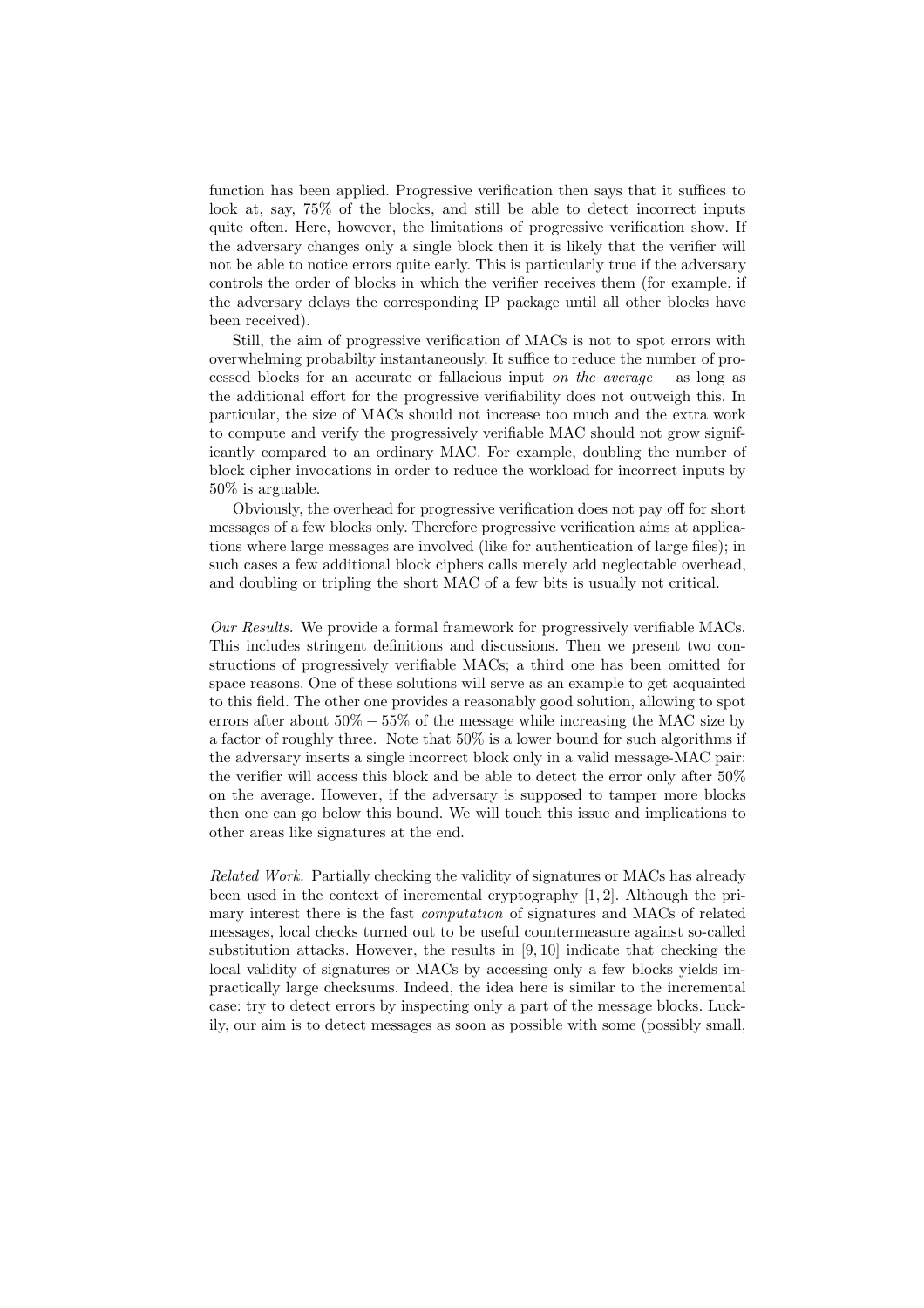yet) noticeable probability. By this, we can somewhat bypass the results in [9, 10] which do not give useful lower bounds for such cases.

Interestingly, some identification systems already have the property of being progressively verifiable. Namely, if the protocol proceeds in sequential rounds and in each round a cheating prover will be caught with some small probability, say, 1/2. Then there is some chance that the verifier will not have to run the whole protocol when communicating with an adversary. For instance, some identification protocols like [8] use this technique of repeating atomic protocols in order to reduce the soundness error. However, such protocols are most times superseded by identification schemes running in a single round and providing the same soundness level, like [12, 14]. Although the latter schemes are not known to support progressive verification their superior running time characteristics certainly beat the benefits of the progressive verifiability of the former schemes.

Progressive verification also raises the issue of timing attacks [13]. That is, the adversary may submit messages with fake MACs or signatures and deduce useful information from the verifier's respond time (e.g., how many blocks have been processed). Such attacks must be treated with care. In fact, we can easily extend our model such that the adversary actually learns the number of accessed blocks before rejection. Alternatively, one can try to avoid such attacks completely, i.e., by replying to the sender only after a predetermined amount of time, independent whether an error has been detected early or not.

Finally, in a related paper [11] we show how to improve the verification time for hash chains via progressive verification. In that example, the verifier determines a variable security bound at the beginning of the verification and then merely performs a corresponding fraction of the hash function evaluations, for both valid and input inputs.

Organization. In Section 2 we define progressive verifiable (pv) MACs. In Section 3 we present two constructions of such pv-MACs. In Section 4 we discuss extensions of our model as well as applications of the concept to other areas like signature schemes.

## 2 Definition

The definition of progressive verification mimics the one of adaptive chosenmessage attacks on MAC schemes. The basic difference is how the verification proceeds and what the adversary's success goal is. Before dipping into the technical details we give a brief overview and then fill in the details.

Overview. For the definition we will modify the well-known adaptive chosenmessage attacks scenario on message authentication codes. Let A be an adversary mounting such a chosen-message attack, i.e.,  $A$  has access to oracles MAC and VF producing, respectively, verifying MACs with some secret key. Here we substitute the oracle vf by a so-called progressive verification step which we specify below.

Upon termination, in classical forgeability attacks the adversary's task is to come up with a new message and a valid MAC for this message. As for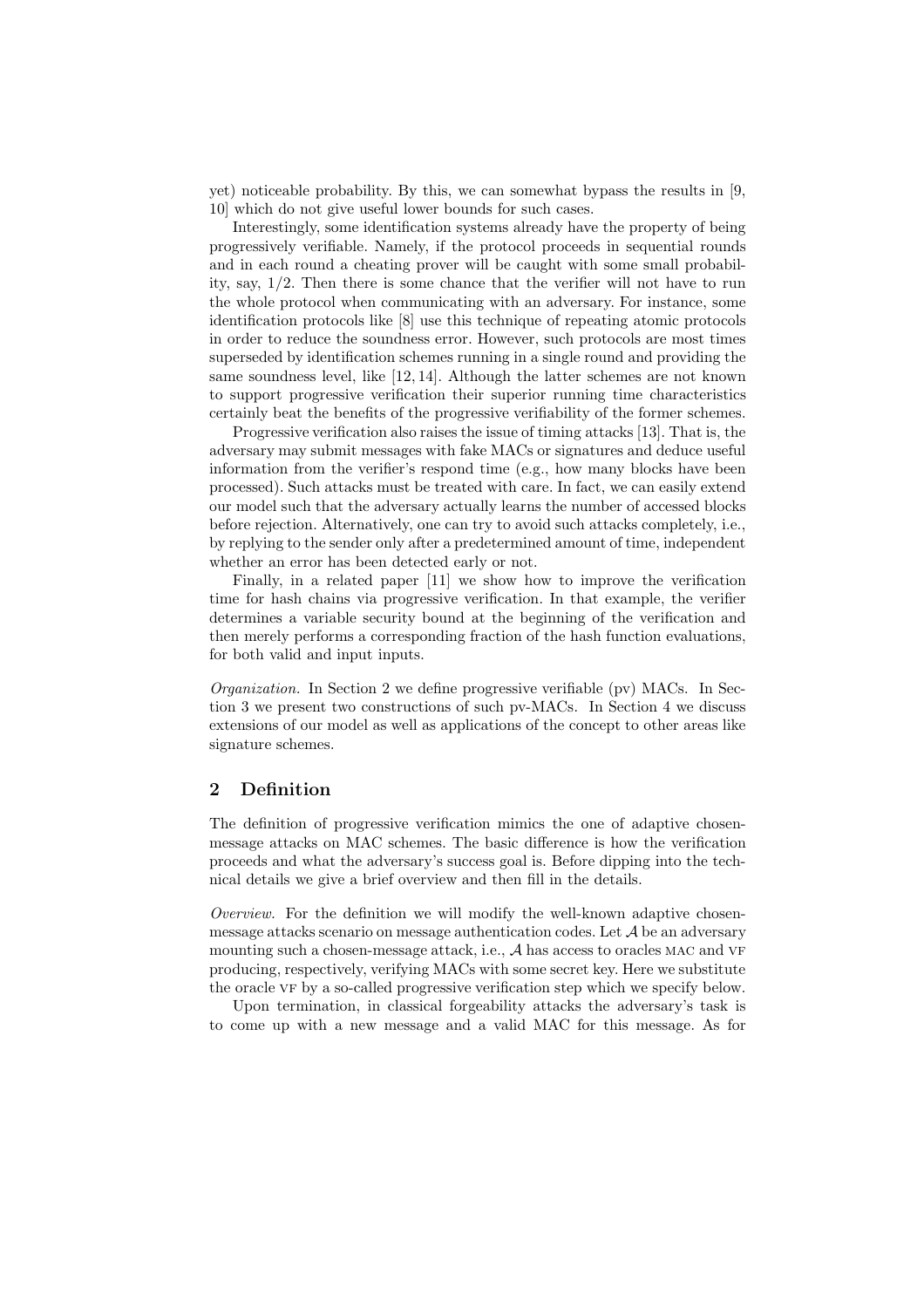progressive verification, the adversary  $A$  now aborts the experimental phase and engages in another final progressive verification for a new message. We call this the adversary's attempt.

For the attempt we measure the probability that the verifier accesses at most m of n blocks of the adversarial message before detecting an error, i.e., after a fraction  $p = \frac{m}{n}$  of all blocks. We will denote this probability by  $\Delta_{\mathcal{A}}^{\text{order}}(p)$ . The superscript order indicates the order of accesses, i.e., if determined by the verifier, at random or by the adversary. Note that, in this sense,  $1 - \Delta_{\mathcal{A}}^{\text{order}}(1)$  denotes the probability of  $A$  forging a MAC for a new message.

For a progressively verifiable MAC we will demand that the detection probability is positive for some  $p < 1$ . This should hold for any adversary A bounded by a certain running time and query complexity. This means that for any such bounded adversary the verifer sometimes spots incorrect inputs before reading the whole message. Note that this definition is quite liberal: it suffices for example to identify incorrect inputs at the second to last block with some very small probability. However, the higher the probability for small fractions, the better of course.

Progressive Verification Protocol. We now specify the progressive verification procedure. We define it as an interactive protocol between  $A$  and a verifier V involving a third party  $\mathcal T$ . This party  $\mathcal T$  is considered to be trustworthy, i.e., follows its prescribed program and does not cooperate maliciously with the adversary. We note that  $T$  is a virtual party introduced for definitional reasons only; the actual progressive verification is of course carried out locally at the verifier's site.

Instructively, one may think of  $\mathcal T$  as the communication channel from the adversary's output chain to the verifier's memory. In particular, the order in which the verifier is able to process the message blocks can depend on:

- the verifier's choice, e.g., if the verifier loads the whole message into the memory and then decides on the order. Here, the verifier's choice may be fixed in advance (nonadaptive) or depend on intermediate results (adaptive). We denote these orders by V.nonad and V.adapt, respectively.
- on random delays, say, depending on the transportation over the Internet. We denote this order by T.rnd where we presume that the distribution is clear from the context. If not stated differently, then we assume the uniform distribution on the set of all orders (although we do not claim that this is the appropriate description of delays of Internet packages).
- the adversary's decision, e.g., if the adversary delays the packages maliciously according to a nonadaptive behavior (A.nonad). Concerning adaptive choices of the adversary we refer for the discussion following the formal description of progressive verification steps.

The fully specified progressive verification protocol is given in Figure 2. At the beginning of the procedure A commits to a message  $M^* = m_1^* || \dots || m_n^*$  of n blocks (each block, possibly except for the final one, consisting of B bits).  $\mathcal A$ also sends a putative MAC  $\tau^*$  to  $\mathcal T$  who forwards  $\tau^*$  and the length  $|M^*|$  of the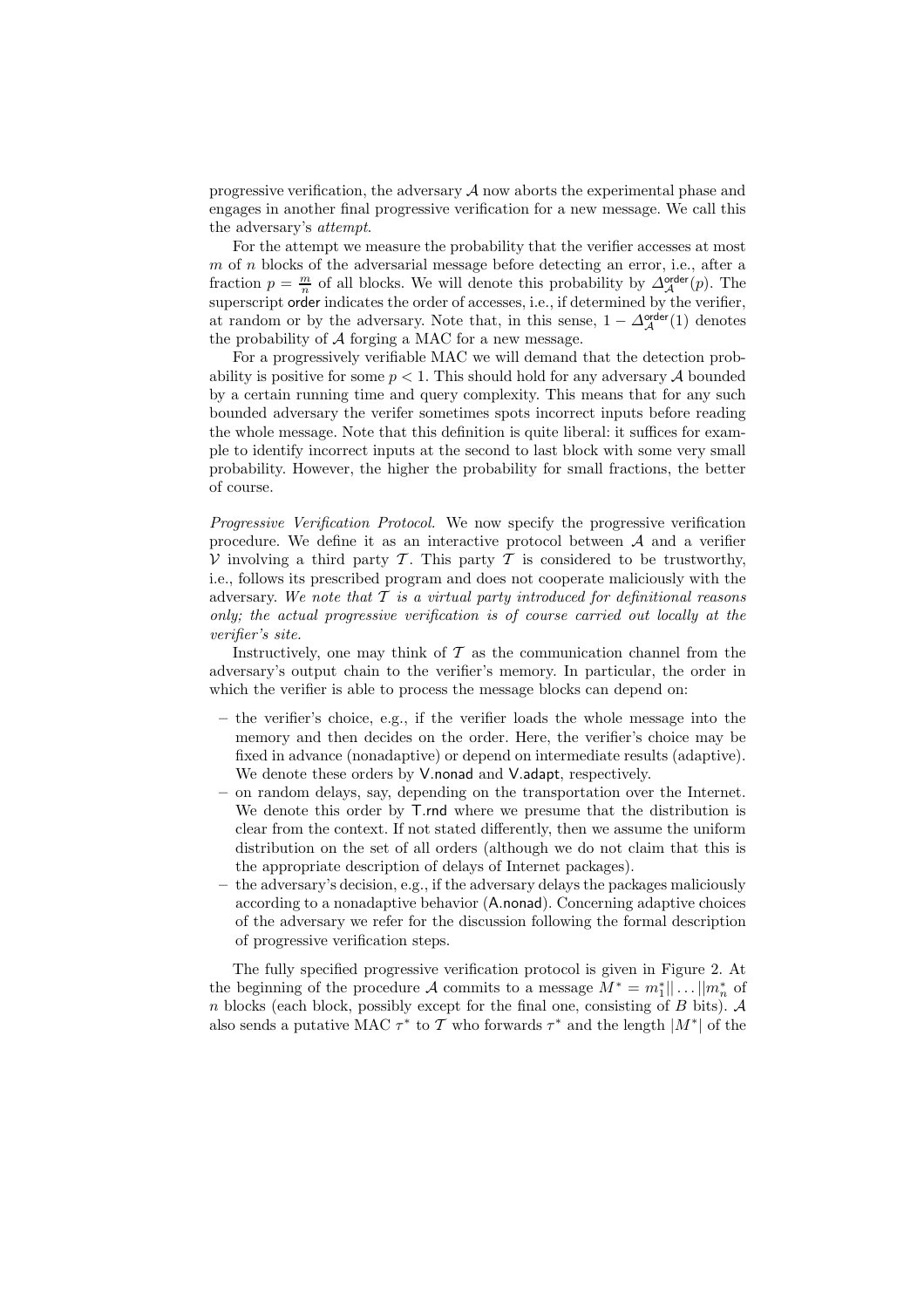message to  $V$ . Then, in each of the *n* rounds,  $\mathcal T$  delivers one of the message blocks to the verifier. The order of the blocks is determined accoding to the parameter order, i.e., chosen by the verifier, the adversary or at random by  $T$ . At the end of each round  $V$  can return a REJECT notification to T. Party T then hands the final decision to the adversary.

Progressive Verification for order ∈ {V.nonad, V.adapt, T.rnd, A.nonad}  $-$  *A* submits message  $M^* = m_1^*$ ||...|| $m_n^*$  of *n* blocks and putative MAC  $\tau^*$  to T  $-$  T forwards  $|M^*|$  and  $\tau^*$  to  $\mathcal V$ – V may send REJECT to T and stop; T then sends REJECT to A  $//$  determine order for nonadaptive and random orders: if order = V.nonad then  ${\mathcal V}$  sends a permutation  $\pi$  to  ${\mathcal T}$ if order = A.nonad then A sends a permutation  $\pi$  to T if order = T.rnd then T generates a random permutation  $\pi$  $-$  for  $j = 1$  to *n* do  $\qquad$  // LET  $\Pi_{j-1}^c = \{1, ..., n\} - \{\pi(1), ..., \pi(j-1)\}$ • // determine next block for adaptive order: if order = V.adapt then  $\mathcal V$  submits  $\pi(j) \in \Pi_{j-1}^c$  to  $\mathcal T$ • *T* forwards  $(\pi(j), m^*_{\pi(j)})$  to  $\mathcal V$  $\mathcal V$  may send REJECT to  $\mathcal T$  and stop;  $\mathcal T$  then forwards REJECT to  $\mathcal A$ – if V has not stopped yet then V sends ACCEPT to T who sends ACCEPT to A

Fig. 2. Progressive Verification Protocol

There are numerous variations to the progressive verification protocol (which we do not investigate in detail in this extended abstract here). For example, one could let T not pass the length  $|M^*|$  of the message to V at the outset. Also note that one could demand that  $V$  determines the order of accesses before even seeing the MAC  $\tau^*$ ; indeed, in two of our solutions  $\mathcal V$  actually bases the order on  $\tau^*$ . Also, to capture timing attacks, one may let T forward the decision together with the round number  $j$  to the adversary upon rejection.

Furthermore, in each loop  $A$  could be informed by  $T$  about the block number sent to  $\mathcal V$ . In this case, one could for example let the adversary at the end of each round decide to alter message blocks that have not been delivered yet. Depending on whether the message length is given to  $V$  in advance one could then also let the adaptive adversary decide to change the length of the message during the rounds (but such that the length never drops below a previously delivered block number). Or, instead of letting the adversary decide maliciously where to put incorrect message blocks, those message blocks can be disturbed accidently.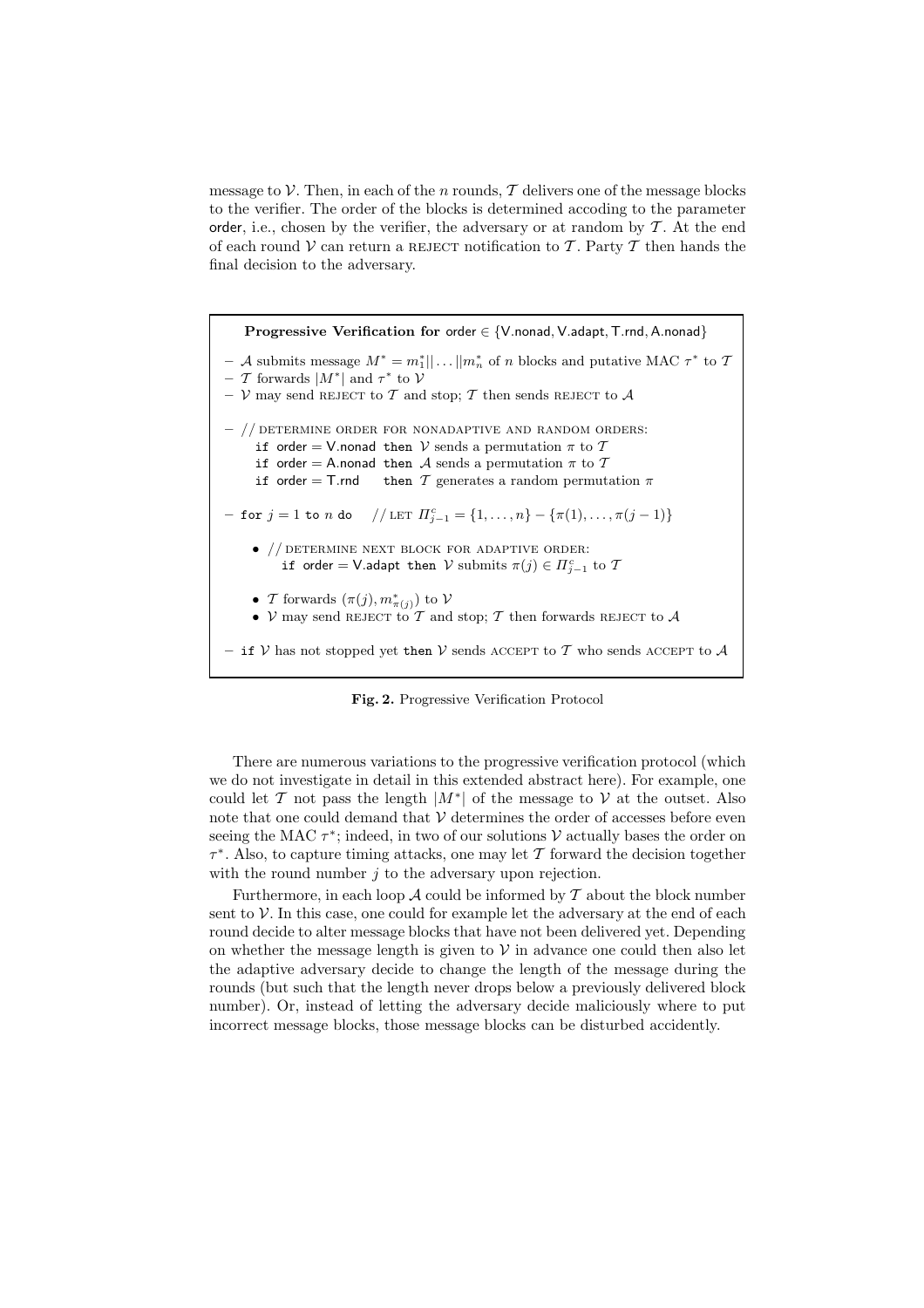Restrictions on the Attempt. We restrict the input that the adversary can use in her final attempt after the experimental phase. Namely, we demand that the adversary's message M<sup>∗</sup> has not been submitted to mac earlier. This is the classical restriction from unforgeability definitions of MACs. Here, this allows to measure how well the progressive verifcation works for tampered inputs.

Detection Probabilities. Let  $\mathbb{Q}_{[0,1]} := \mathbb{Q} \cap [0,1]$ . For  $p \in \mathbb{Q}_{[0,1]}$  denote by  $\Delta_{\mathcal{A}}^{\text{order}}(p)$ the probability that V outputs REJECT after having accessed  $m = |pn|$  blocks in the attempt with adversary A. Obviously  $\Delta_{\mathcal{A}}^{\text{order}}(0) = 0$ . Moreover,  $\Delta_{\mathcal{A}}^{\text{order}}(1)$ equals the probability that the adversary will be caught at all. We call  $\Delta_{\mathcal{A}}^{\text{order}}(p)$ the cumulative detection probability as it describes the probability of finding errors with a fraction of p or even less blocks.

The cumulative detection probability  $\Delta_{\mathcal{A}}^{\text{order}}$  is defined with respect to a specific adversary  $A$ . To extend this defintion to sets of adversaries we parameterize adversaries by a vector  $(t, q, b)$  describing the running time t of the adversary (in some fixed computational model), the number of queries  $q = (q_{\text{MAC}}, q_{\mathcal{V}})$  to MAC and V, and the maximum number of blocks  $\mathbf{b} = (b_{\text{MAC}}, b_{\text{V}})$  in each submission. Such an adversary is called  $(t, q, b)$ -bounded.

We let  $\Delta_{(t,q,b)}^{\text{order}}(p)$  be a function such that for any  $(t, q, b)$ -bounded adversary  $\mathcal A$  we have

$$
\Delta_{(t,\mathbf{q},\mathbf{b})}^{\text{order}}(p) \le \Delta_{\mathcal{A}}^{\text{order}}(p) \quad \text{for all } p \in \mathbb{Q}_{[0,1]}.
$$

Note that with  $\Delta_{(t,q,b)}^{\text{order}}(p)$  the function  $\Delta_{(t,q,b)}^{\text{order}}(p)/2$  for example is also an appropriate function. Of course, we usually seek the best security bound. It is also straightforward to derive a classical asymptotic definition relating the adversary's parameters polynomially to a security parameter.

We remark that there are some subtle points in the definition here. For example, if we consider an adversary  $A$  that always outputs a message of two blocks in her attempt, then  $\Delta_{\mathcal{A}}^{\text{order}}(p) = 0$  for  $p < 0.5$  because  $\lfloor np \rfloor = 0$  for such values  $n = 2$ ,  $p < 0.5$ . Therefore this bound carries over to the set of adversaries and  $\Delta_{(t,q,b)}^{\text{order}}(p) = 0$  for  $p < 0.5$ . Thus, usually some restriction on the length of the message blocks applies, say, the progressive verification procedure is only run on messages of  $n > 100$  blocks to provide a sufficient granularity of 1%. Since our solutions build on top of an ordinary MAC we can simply run the basic verification procedure if  $n < 100$  and invoke the progressive verification for  $n \geq 100$ .

Formally, we can include a lower bound  $b_{\mathcal{V}}^{L}$  of the number of blocks for progressive verification runs in the bound  $(t, q, b)$  on the adversary. Then we can "adjust" the small error caused by the granularity by subtracting  $1/b_V^L$  from  $\Delta_{(t,\boldsymbol{q},\boldsymbol{b})}^{\text{order}}(p).$ 

Defining Progressively Verifiable MACs. Each "ordinary" MAC can be considered as a pv-MAC with  $\Delta_{(t,q,b)}^{\text{order}}(p) = 0$  for  $p < 1$ . We thus rule out such trivial solutions in the following definition; yet, we merely demand that premature error detection may happen sometimes: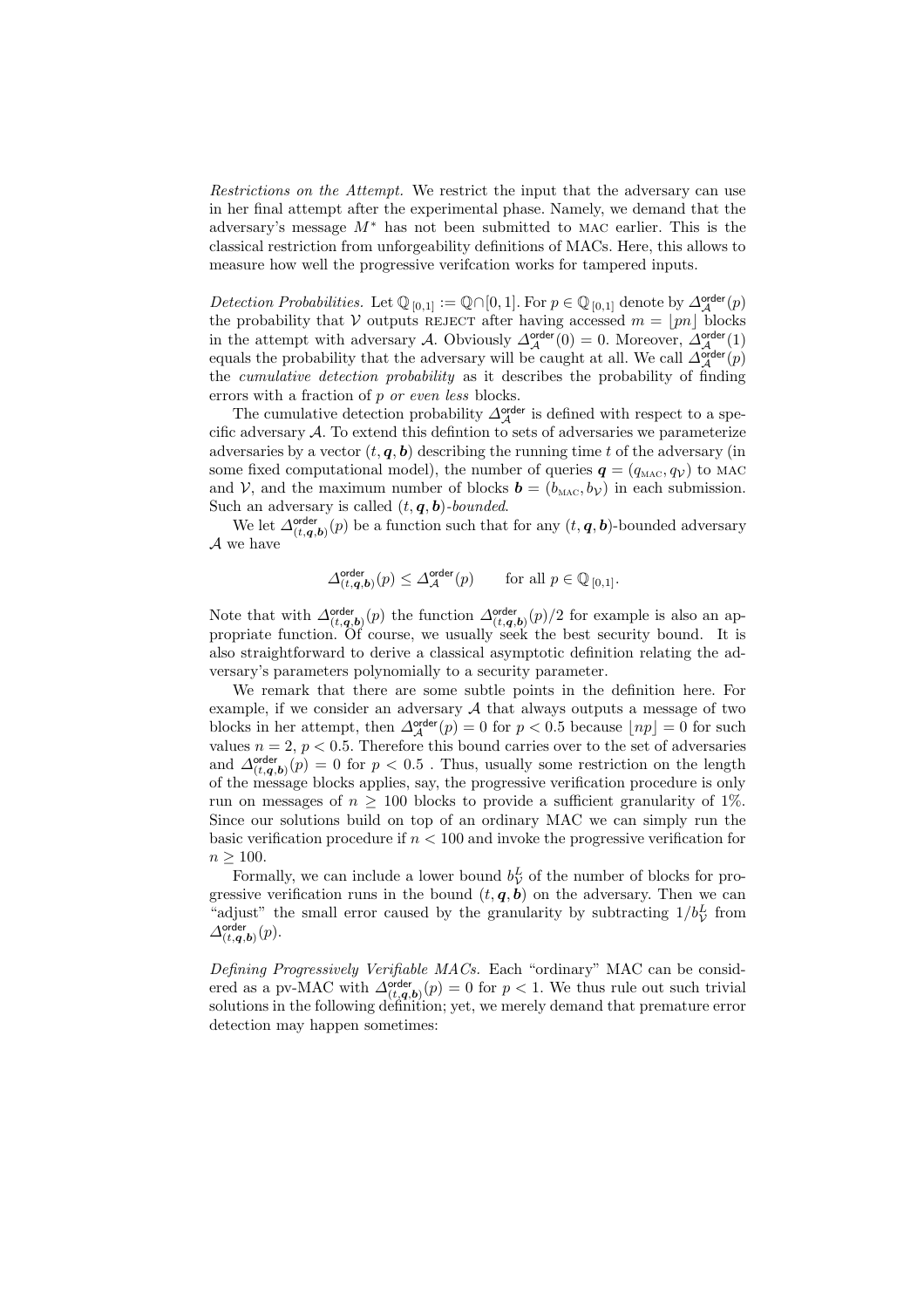**Definition 1.** Let order  $\in \{V \text{.nonad}, V \text{.adapt}, T \text{.rnd}, A \text{.nonad}\}\$ . Then a message authentication code is  $(t, q, b)$ -progressively verifiable with respect to order if there is a function  $\Delta_{(t,q,b)}^{\text{order}}$  with

$$
\Delta^{\text{order}}_{(t,\bm{q},\bm{b})}(p) > 0
$$

for some  $p < 1$ .

It is again easy to infer an asymptotic definition.

We sometimes call a MAC which is  $(t, q, b)$ -progressively verifiable with respect to some order simply a pv-MAC, prescinding the bound on the running time as well as the type of order. Accordingly, we sometimes write  $\Delta^{\text{order}}(p)$  or even  $\Delta(p)$  etc. if the details are irrelevant or clear from the context.

From the cumulative detection probability  $\Delta(p)$  one can deduce the corresponding density function  $\delta(p)$  describing the detection probability after reading exactly  $m = pn$  of n blocks. This also allows to define the average number of blocks the verifier accesses. We provide the formal definitions in the full version.

## 3 Constructions of pv-MACs

We start with a straightforward approach to warm up. We then move on to a more sophisticated approach in Section 3.2. Interestingly, our solutions below do not exclude each other: in fact, all solutions can be combined easily to provide improved detection performance. All solutions work for a nonadaptively chosen order by the verifier.

#### 3.1 Divide-and-Conquer Construction

The divide-and-conquer method works as follows. Assume that we are given some secure MAC scheme. For a message of  $n$  blocks (where we assume for simplicity that n is always even), instead of MACing all  $n$  blocks together, we individually compute a MAC for the first  $n/2$  blocks and then for the remaining  $n/2$  blocks where we prepend the fixed-length MAC of the first half to the message (possibly padded to block length). This is done with independent keys for each part. The complete MAC is given by the concatenation of both individual MACs.

We assume that the verifier determines the order of block accesses. That is, the verifier tosses a coin and, depending on the outcome, first starts to read all the blocks of the left or right half of the message. The verifier then checks the MAC of this part (by prepending the putative MAC of the left half if the right half is checked). If this MAC is valid then the verifier continues with the other half and verifies the other MAC.  $\mathcal V$  accepts if and only if both tests succeed.

It is not hard to see that the verifier will detect errors after reading half of the input with probability 0.5, except if the adversary  $A$  manages to forge a MAC of the underlying scheme which happens with some small probability  $\epsilon_A$ only. We omit a formal proof in this version.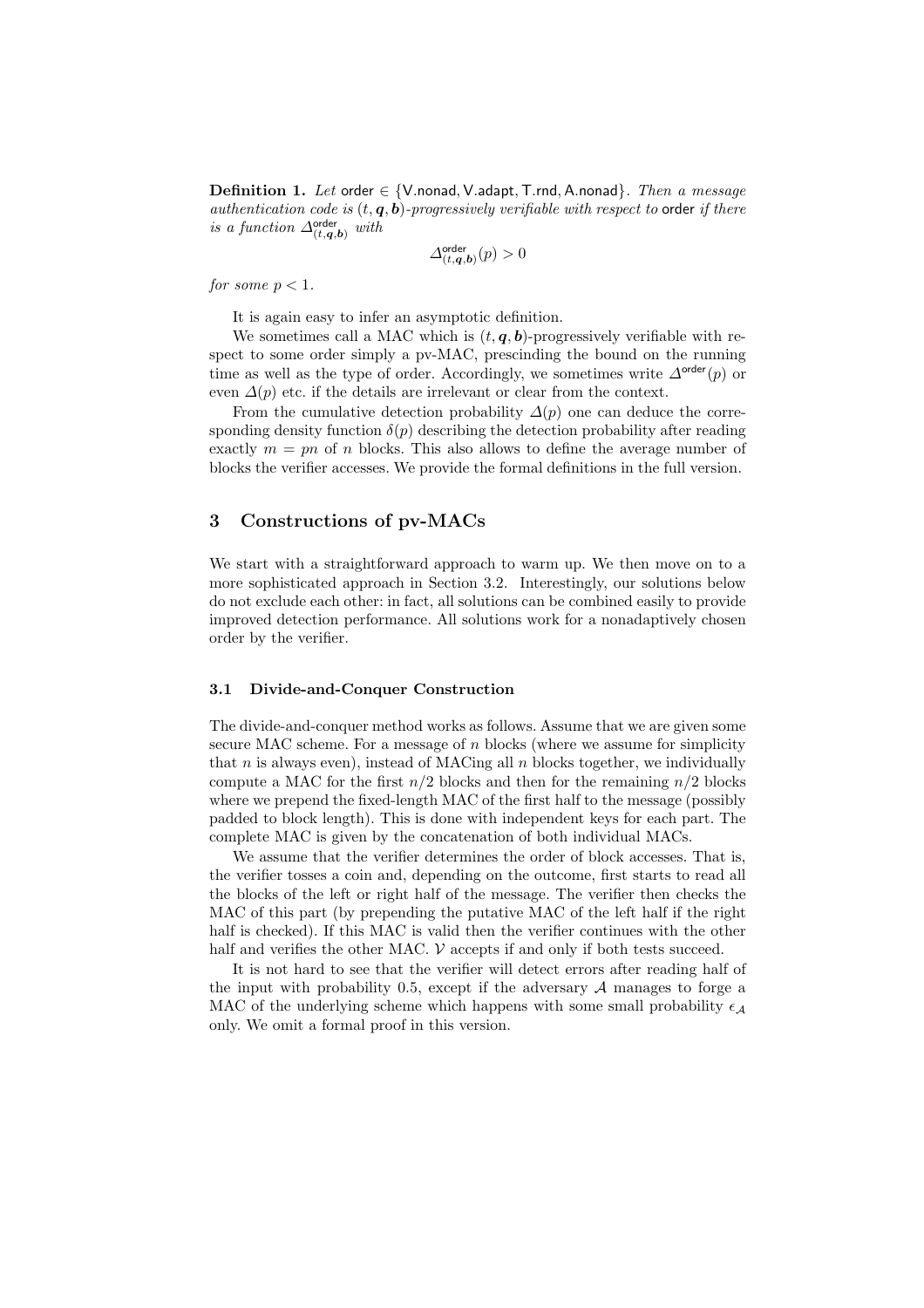Altogether, the cumulative detection function  $\Delta_{\mathcal{A}}^{\mathsf{V}.\text{nonad}}(p)$  for this progressive verification with nonadaptively chosen order is given by:

$$
\Delta_{\mathcal{A}}^{\text{V. nonad}}(p) = \begin{cases} 0 & \text{if } 0 \le p < 0.5 \\ 0.5 - 2\epsilon_{\mathcal{A}} - \frac{1}{b_{\mathcal{V}}^L} & \text{if } 0.5 \le p < 1 \\ 1 - 2\epsilon_{\mathcal{A}} - \frac{1}{b_{\mathcal{V}}^L} & \text{if } p = 1 \end{cases}
$$

Neglecting  $\epsilon_{\mathcal{A}}$  and the lower bound  $\frac{1}{b_v^L}$  on the block number the verifier therefore reads on the average 75% of the blocks.

There are several drawbacks nested in the divide-and-conquer approach. The main drawback is that the expected number of inspected blocks for fallacious inputs is quite large: about 75% of the input have to be processed on the average. Also, the cumulative detection function is constant in the intervals [0, 0.5) and [0.5, 1). This is even true if the adversary tampers more than a single block in a given message-MAC pair. Then the verifier still needs to process at least 50% of the input —even if the adversary submits a random message with a random value as MAC. It is preferrable of course to be able to detect such completely faulty inputs earlier.

There are some advantages to the divide-and-conquer method, though. First, it works with any underlying MAC scheme. Second, the probabilistic verifier decides upon the order at random for each new progressive verification run. Hence, even if the adversary, in a timing attack, gets to know the number of processed blocks in previous runs, the error in the attempt will be found with probability approximately 0.5 after half of the blocks.

Certain variations to the basic scheme apply, of course. For instance one can divide the message into three equally large parts and output three MACs allowing to spot incorrect inputs after 66.66% of the blocks and so on. However, we are still left with the problem of a mainly constant cumulative detection probability.

#### 3.2 Partial-Intermediate-Result Construction

In this section we address a solution where the cumulative detection probability is roughly proportional to the work. For this we first recall some basics about CBC-MACs before describing our partial-intermediate-result construction.

Preliminaries. To build a MAC we essentially compute an XCBC-MAC [6] of the message, using a block cipher  $E_K: \{0,1\}^B \to \{0,1\}^B$  and keys  $K \in \{0,1\}^k$ ,  $K_2, K_3 \in \{0,1\}^B$  for input/output length B. Specifically, the XCBC-MAC of a message  $M = m_1 || \dots || m_n$  of B-bit blocks  $m_1, \dots, m_n$  (with  $|m_n| \leq B$ ) is given by:

- if  $|m_n| = B$  then let  $K^* = K_2$
- else if  $|m_n| < B$  then let  $K^* = K_3$  and pad M with  $10^j$  for  $j = B 1 |m_n|$ – set  $C_0 = 0^B$  and for  $j = 1$  to  $n - 1$  compute  $C_j = E_K(C_{j-1} \oplus m_i)$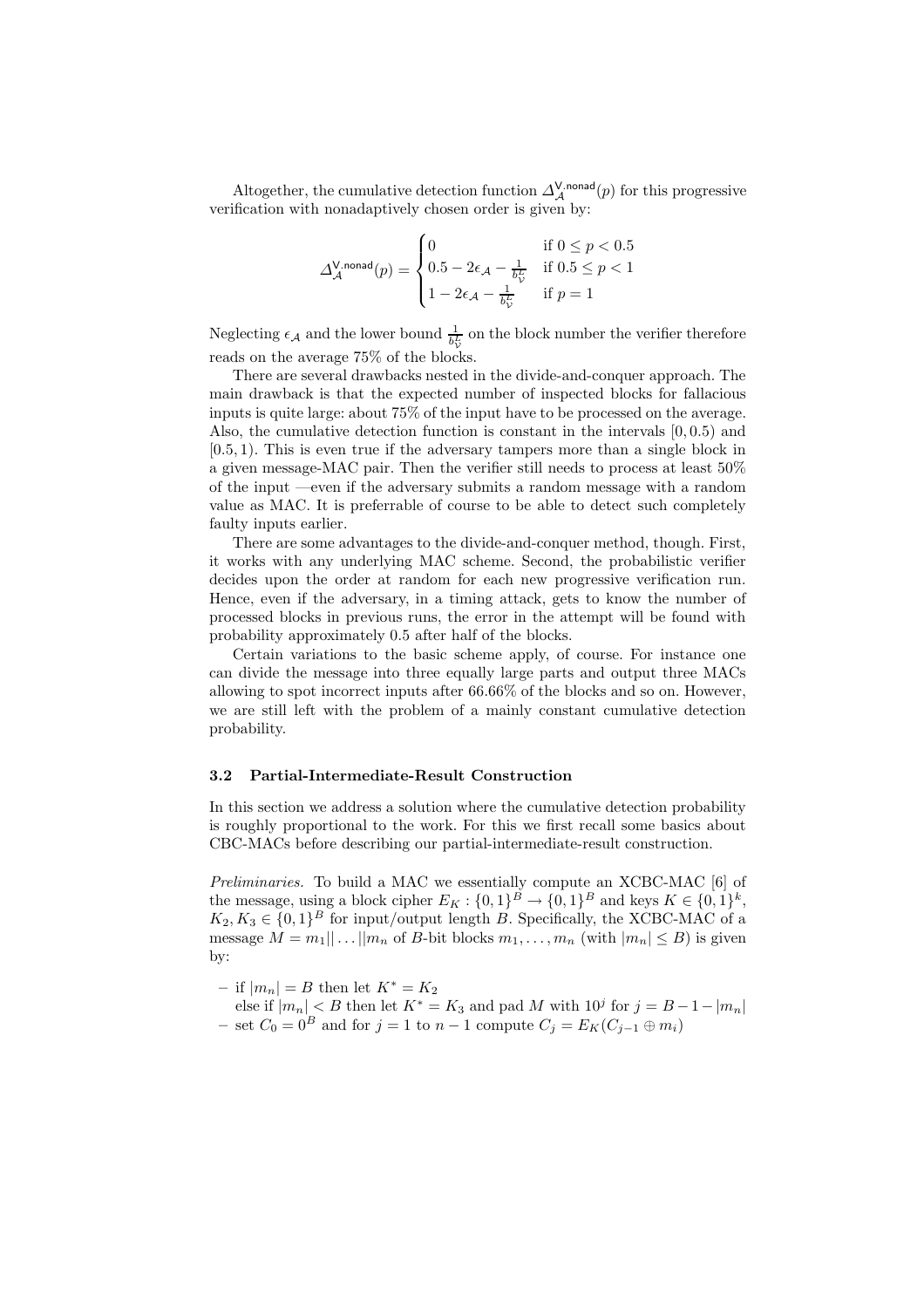– return  $C = E_K(K^* \oplus C_{n-1} \oplus m_n)$  where  $m_n$  has possibly been padded

That is, one pads the message only if necessary and, depending on this padding, one inserts the key  $K_2$  or  $K_3$  in the final step of the CBC-MAC computations.<sup>1</sup>

Outline. Instead of starting the XCBC-computation with the first message block here we start at a random bit position start  $\in \{0, 1, \ldots, |M|-1\}$  of the (unpadded) message M. That is, we run the XCBC-MAC computation for the rotated message with offset start, and we also prepend start (padded to  $B$  bits) to this rotated message. The value start will later be appended in encrypted form to the original MAC as well.

During the MAC computation we write down the least significant bits of the intermediate results  $C_{[j\text{-width}]+1}$  for width  $=\frac{n}{1+B/2}$ . We call the corresponding message blocks *check blocks*.<sup>2</sup> By the choice of the value width we get  $B/2$  extra bits lsb which can then be encrypted as a single block together with the  $B/2$ bits representing the value start. We assume a lower bound of  $b_{\mathcal{V}}^L \geq 1 + B/2$  on the block length of progressively verified messages to ensure that all check blocks are distinct. Figure 3 shows the computation of the XCBC-MAC in our case.



Fig. 3. Progressively Verifiable PIR-XCBC-MAC computation

In addition we compute another (CBC-)MAC  $\sigma$  for the XCBC-MAC C, the encryption  $e$  of lsb $\vert$ start and the bit length of the message. In this case, a CBC-MAC suffices as we apply this MAC computation only to fixed length inputs of three blocks. Our complete MAC is given by  $(C, e, \sigma)$ .

To verify the MAC  $(C, e, \sigma)$  progressively, first check the CBC-MAC  $\sigma$ . If it is valid then decrypt lsb||start and start re-computing the XCBC-MAC beginning

 $1$  We remark that any (reasonable) kind of CBC-MAC works for our construction here; we use the XCBC-MAC instead of the CBC-MAC in order to deal with variable input length right away.

<sup>&</sup>lt;sup>2</sup> The reason for taking the blocks with number  $\lfloor j \cdot \text{width} \rfloor + 1$  instead of  $\lfloor j \cdot \text{width} \rfloor$ is that we have prepended the value start as the new first block.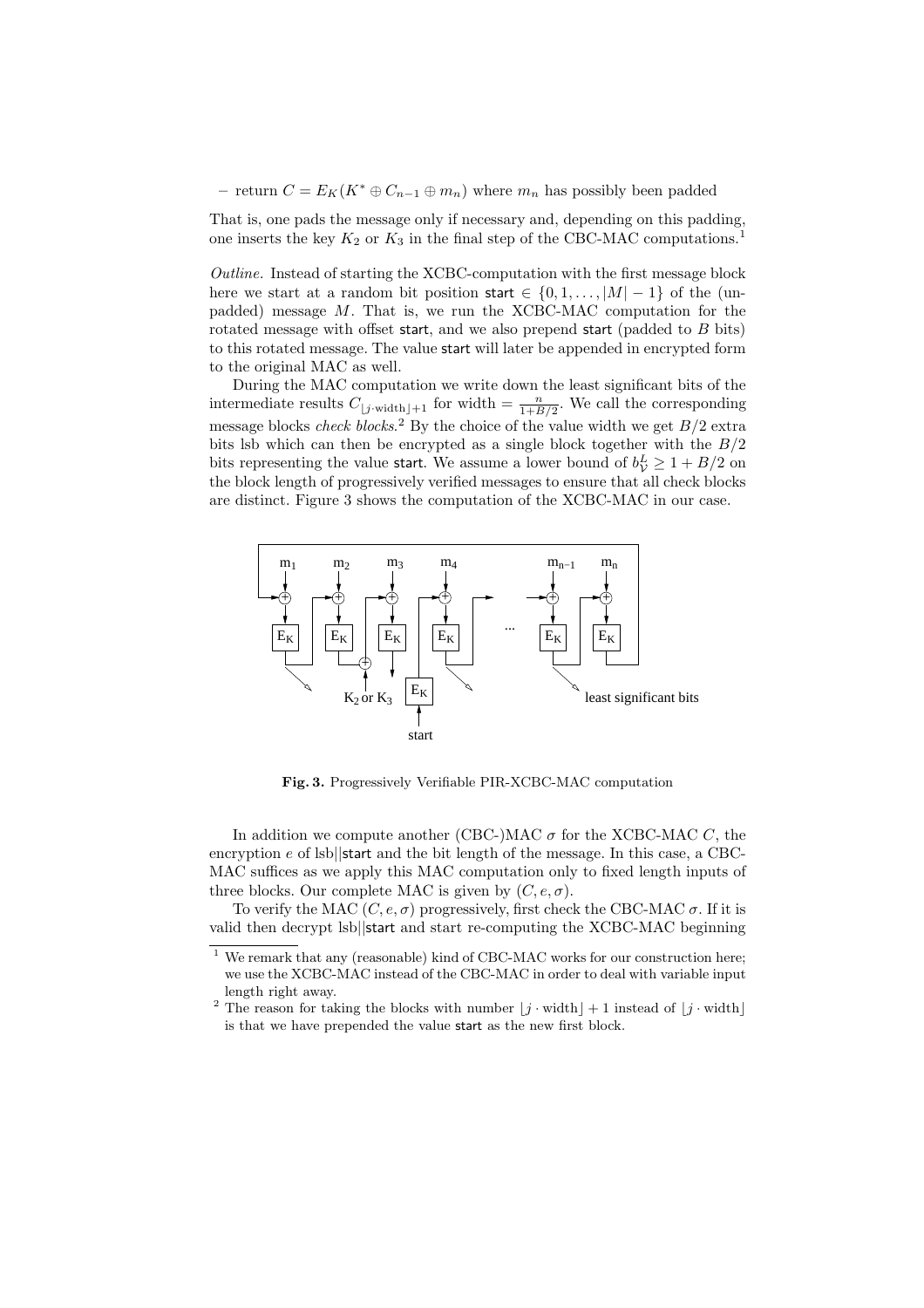at the random position start. Each time after processing a further check block compare the least significant bit of this check block with the decrypted value; if they match then continue, else stop with output REJECT. The formal description of our construction PIR-XCBC-MAC (for partial intermediate results) appears in Figure 4.

| PIR-XCBC-MAC for V.nonad order                                                                                                                                                                                                                                                                                                                                                                                                                                                                                                                                                                                                                                                                                                                                                                  |
|-------------------------------------------------------------------------------------------------------------------------------------------------------------------------------------------------------------------------------------------------------------------------------------------------------------------------------------------------------------------------------------------------------------------------------------------------------------------------------------------------------------------------------------------------------------------------------------------------------------------------------------------------------------------------------------------------------------------------------------------------------------------------------------------------|
| - Key Generation: pick k-bit keys K and B-bit keys $K_2, K_3, K_{\text{enc}}, K_{\text{CBC}}$                                                                                                                                                                                                                                                                                                                                                                                                                                                                                                                                                                                                                                                                                                   |
| Compute MAC for message $M$ of $n$ blocks:<br>• pick random value start $\in \{0, 1, ,  M -1\}$ , encode with $B/2$ bits<br>• rotate M by offset start and prepend block $0^{B/2}$   start to get $M_{\text{start}}$ of $n+1$<br>blocks<br>• compute XCBC-MAC C of $M_{\text{start}}$ with keys $K, K_2, K_3$<br>• let $\text{lsb}_j$ be least significant bit of intermediate value $C_{\text{j}}$ width $+1$<br>of XCBC-MAC computation, $j = 1, 2, , B/2$ ; let $\text{lsb} = \text{lsb}_1        \text{lsb}_{B/2}$<br>• compute $e := E_K(K_{\text{ENC}} \oplus C) \oplus \text{lsb}$   start<br>• compute CBC-MAC $\sigma$ for C  e   M  with function $E_K(K_{\text{CBC}} \oplus \cdot),$<br>where $ M $ is encoded as B bit string<br>• return $(C, e, \sigma)$                          |
| - Progressive Verification of M and putative MAC $(C, e, \sigma)$ :<br>• verify CBC-MAC $\sigma$ for message $C  e    M $ with function $E_K(K_{\text{CBC}} \oplus \cdot);$<br>if verification fails then return REJECT<br>• compute lsb  start := $E_K(K_{\text{exc}} \oplus C) \oplus e$<br>• compute $M_{\text{start}}$ from M as for MAC computation, using offset start<br>$\bullet$ verify MAC:<br>* compute XCBC-MAC of $M_{\text{start}}$ with keys $K, K_2, K_3$<br>* if during this computation the least significant bit of some intermediate<br>value $C_{j \text{-width}+1}$ does not match the previously decrypted value $\text{lsb}_j$<br>then stop and output REJECT<br>$*$ finally verify that the computed XCBC-MAC matches the given one $C$ ;<br>if not then output REJECT |

Fig. 4. Progressively verifiable XCBC-MAC

Design Principle. The idea of the construction is as follows. Using a CBC-type of MAC for M ensures that, if the adversary tampers a single block for a valid massage-MAC pair, then after this incorrect block is processed, all subsequent intermediate results will be essentially independent of the previously computed values. This is also referred to as the error propagation property of CBC-like MACs. In particular, this means that the least significant bits of these intermediate results are likely to be independent from the encoded ones. Hence, soon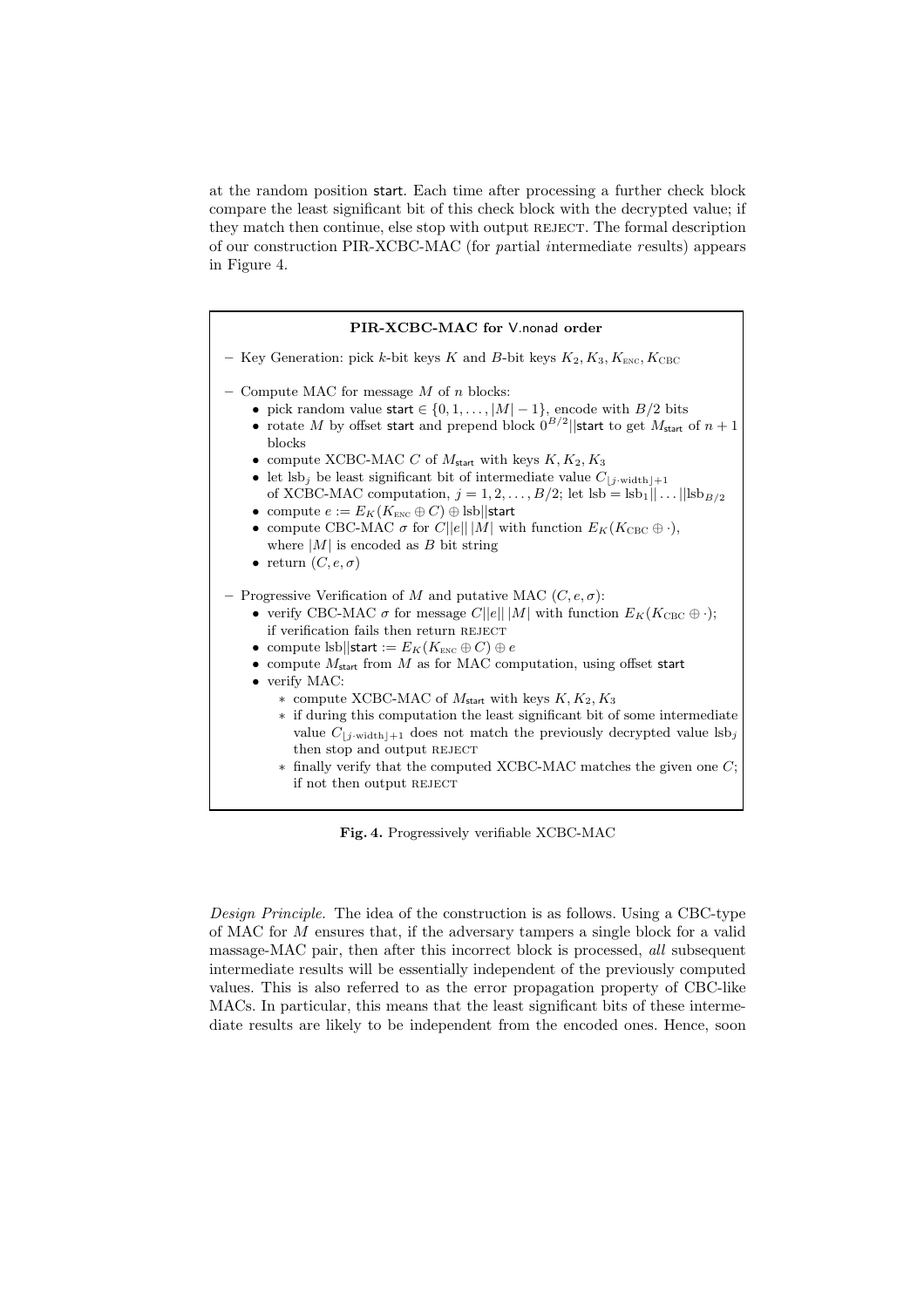after we process a fallacious block we will find the error with probability 50%, and with probability 25% after an additional check block and so on.

Starting at a random position with the computation and verification ensures that the adversary remains oblivious about the order of the blocks and thus cannot deliberately tamper the block which will be processed last. MACing the length of the message together with  $C$  and  $e$  basically prevents attacks in which the adversary appends an extra block to messages, e.g., if the adversary appends a block  $11 \dots 1$  to the message  $m = 11 \dots 1 \dots ||11 \dots 1$  such that the verifier will not access a truly tampered block during computations. Similarly, prepending the value start to the rotated message prevents that two cyclically shifted messages (say,  $00...0||11...1$  and  $11...1||00...0$ ) of the same length are accidently rotated to the same message (e.g., to  $00 \dots 0 || 11 \dots 1$ ).

The following theorem says that the cumulative detection probability grows linear with the number of accessed blocks. Hence, the detection probability is roughly uniformly distributed. Furthermore, the proof of the theorem also shows that the MAC is unforgeable in the classical sense.

**Theorem 1.** PIR-XCBC-MAC is a  $(t, q, b)$ -progressively verifiable MAC with respect to order V.nonad. The cumulative detection probability is given by

$$
\Delta_{(t,\boldsymbol{q},\boldsymbol{b})}^{\text{V.nonad}}(p) = p - \frac{4}{B} - \boldsymbol{bad}
$$

where

$$
\mathit{bad} \leq \mathit{Adv}_{(t',q')}^{prp} + \frac{18.5(q_{\text{MAC}}+q_{\mathcal{V}})^2 + 6(q_{\text{MAC}}+q_{\mathcal{V}})^2(b_{\text{MAC}}+b_{\mathcal{V}}+5)^2}{2^B} + \frac{1}{b_{\mathcal{V}}^L}
$$

for the advantage  $\pmb{Adv}^{prp}_{(t',q')}$  of any adversary running in time  $t'=t+{\cal O}(BS)$ and making at most  $q' = q_{\text{MAC}}(b_{\text{MAC}} + 5) + q_{\text{V}}(b_{\text{V}} + 5)$  queries to distinguish the block cipher E from a truly random permutation.

The bound  $\Delta_{(t,q,b)}^{\mathsf{V}.\text{nonad}}(p)$  essentially stems from the fact that the adversary is oblivious about our random start position. Hence, the verification algorithm usually approaches an incorrect block after processing a fraction of  $\frac{m}{n}$  blocks. Then it takes a few more check blocks to detect the error, namely, 2 on the average which are processed after another fraction of  $\frac{2 \text{width}}{n} \approx \frac{4}{B}$  blocks. The amount bad originates from the (in)security of the deployed cryptographic schemes. Conclusively, the average number of blocks is roughly  $50\% + 4/B$ . The verifier thus reads on the average about 53% of an invalid submission for  $B > 128$ .

The proof as well as an alternative construction is omitted for space reasons.

#### 4 Discussion

Our solutions show that progressive verification can be achieved. We have focused on message authentication and presented reasonable constructions of pv-MACs. Yet, some open problems remain, both in the field of MACs and other cryptographic primitives. In this section we give some possible future directions.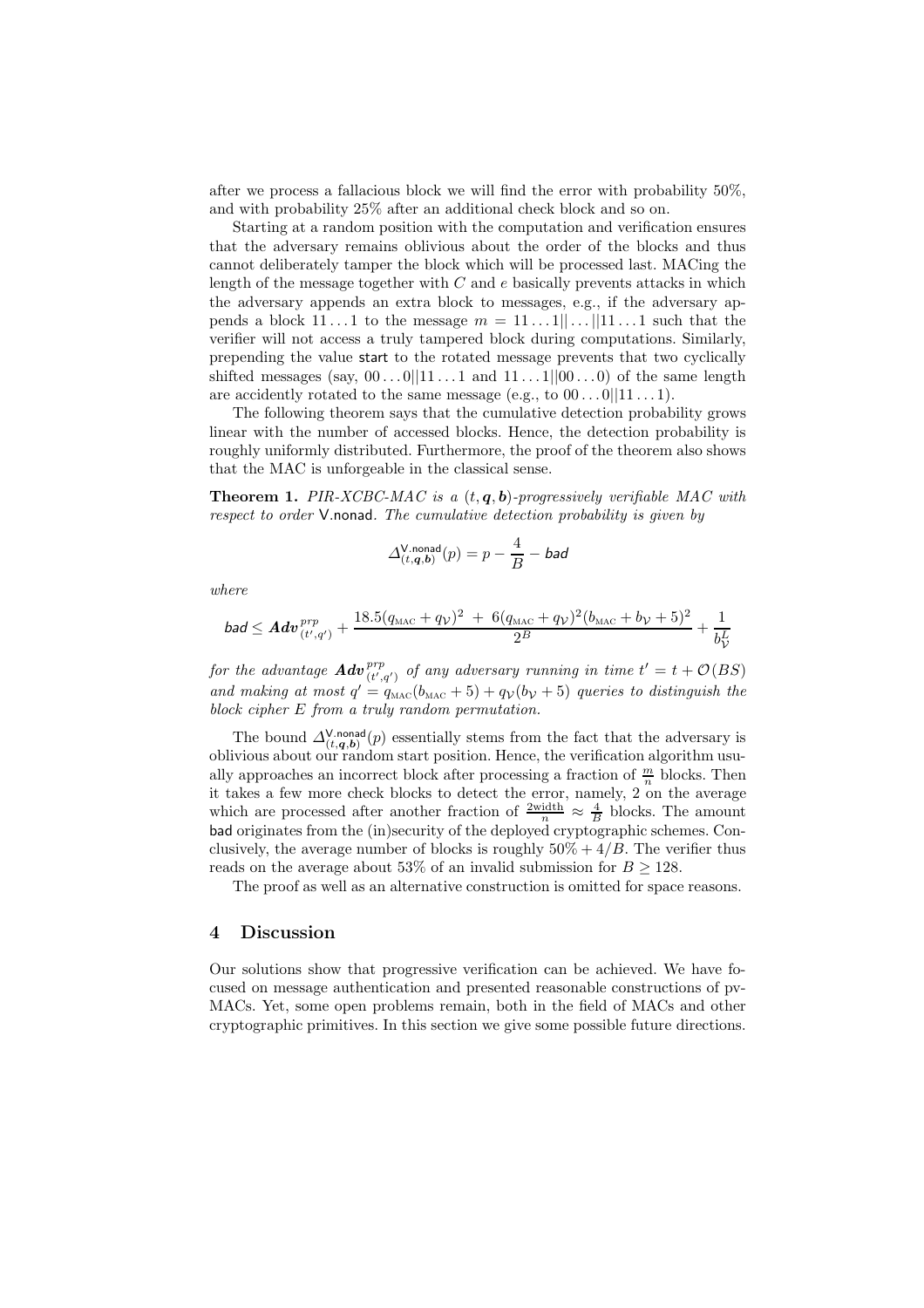Improved Solutions for pv-MACs. We have already observed that our model of progressive verification can be varied, say, by allowing the adversary to adaptively decide upon the message based on the verifier's order. Finding good solutions for such cases is still open. Similarly, all our constructions rely on (nonadaptively) chosen orders by the verifier. Coming up with nontrivial solutions for random or adversarial orders is a challenging task.

Another interesting extension is to investigate the relationship between the number of incorrect and accessed blocks. For example, in our model the quality of the progressive verification procedure is measured against adversaries that need to tamper only a single block in a given message. This immmediately yields a lower bound of 50% for the average number of block accesses. It would be interesting to see

- how our constructions perform in the case that there are more incorrect blocks, possibly distributed over the message according to some specific distribution, and
- if better solutions can be found if the number of fallacious blocks must exceed a certain lower bound; this may be especially interesting for parallelizable computations of MACs where the "avalanche" effect of CBC-MACs disappears.

Progressive Verification for other Primitives. Concerning other cryptographic primitives we remark that one can transfer the solutions to the hash-and-sign principle. Namely, assume that an iterated hash functions like SHA or RIPEMD is applied to the message. These hash functions process the message similarly to CBC-MACs, and we can output the least significant bits of check blocks in addition the hash value. Then we sign the actual hash value as well as the extra output, e.g., with a number-theoretic signature function. The complete signature is given by the output of the signature function and the additional vector.

What is the advantage of the constructions in this case? Assume that the message is large such that the signing time is dominated by the hash evaluation. Say that the adversary is supposed to change one of the first blocks. Then the adversary can in fact bias the intermediate values by choosing the message blocks adaptively. In fact, she will be able to find a message such that the progressive verification procedure has to re-compute at least most parts of the hash computation. Nevertheless, in order to fool the verifier drastically the adversary has to invest some work first. This leads to a more balanced workload between the adversary and the verifier. For example, this may have applications for protection against denial-of-service attacks.

Finally, we remark that it would also be interesting to find nontrivial signature schemes in which the underlying number-theoretic function is somewhat progressively verifiable.

# Acknowledgment

We thank the anonymous reviewers for their comments.